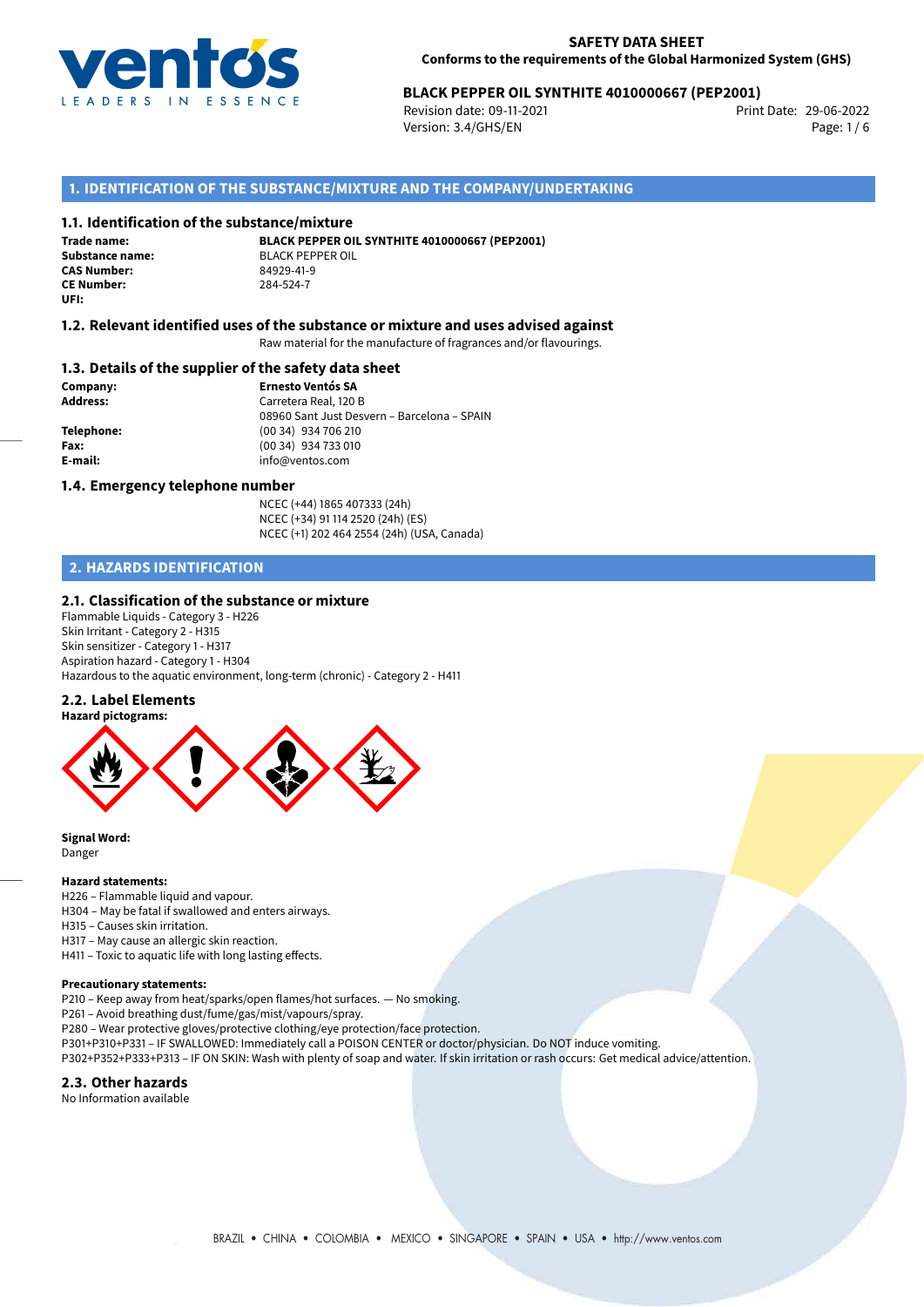

# 29-06-2022 **BLACK PEPPER OIL SYNTHITE 4010000667 (PEP2001)**

Revision date: 09-11-2021 Version: 3.4/GHS/EN Page: 2 / 6

# **3. COMPOSITION/INFORMATION ON INGREDIENTS**

## **3.1. Substances**

| Chemical name: | <b>BLACK PEPPER OIL</b> |
|----------------|-------------------------|
| CAS number:    | 84929-41-9              |
| EC number:     | 284-524-7               |

## **Hazardous constituents:**

| <b>Chemical Name</b> | % (w/w)        | <b>CAS No</b><br><b>EC No</b> | <b>Classification according to GHS</b>                                                                                                                                                                                                                                                                                                                                                                                      |  |
|----------------------|----------------|-------------------------------|-----------------------------------------------------------------------------------------------------------------------------------------------------------------------------------------------------------------------------------------------------------------------------------------------------------------------------------------------------------------------------------------------------------------------------|--|
| BETA-CARYOPHYLLENE   | $\geq$ 25; <50 | 87-44-5<br>201-746-1          | Skin sensitizer - Category 1B - H317<br>Aspiration hazard - Category 1 - H304<br>Hazardous to the aquatic environment, long-term (chronic) - Category 4 - H413                                                                                                                                                                                                                                                              |  |
| <b>LIMONENE</b>      | $\geq$ 10; <25 | 138-86-3<br>205-341-0         | Flammable Liquids - Category 3 - H226<br>Skin Irritant - Category 2 - H315<br>Skin sensitizer - Category 1B - H317<br>Aspiration hazard - Category 1 - H304<br>Hazardous to the aquatic environment, short-term (acute) - Category 1 - H400<br>Hazardous to the aquatic environment, long-term (chronic) - Category 3 - H412                                                                                                |  |
| DELTA-3-CARENE       | $≥1;$ < 10     | 13466-78-9<br>236-719-3       | Flammable Liquids - Category 3 - H226<br>Acute Toxicity - Category 4 (inhalation) - H332<br>Acute Toxicity - Category 5 (oral) - H303<br>Skin Irritant - Category 2 - H315<br>Skin sensitizer - Category 1 - H317<br>Aspiration hazard - Category 1 - H304<br>Hazardous to the aquatic environment, short-term (acute) - Category 2 - H401<br>Hazardous to the aquatic environment, long-term (chronic) - Category 2 - H411 |  |
| <b>BETA-PINENE</b>   | ≥1; < 10       | 127-91-3<br>204-872-5         | Flammable Liquids - Category 3 - H226<br>Skin Irritant - Category 2 - H315<br>Skin sensitizer - Category 1B - H317<br>Aspiration hazard - Category 1 - H304<br>Hazardous to the aquatic environment, short-term (acute) - Category 1 - H400<br>Hazardous to the aquatic environment, long-term (chronic) - Category 1 - H410                                                                                                |  |
| ALPHA-PINENE         | $>1$ ; $<$ 10  | $80 - 56 - 8$<br>201-291-9    | Flammable Liquids - Category 3 - H226<br>Acute Toxicity - Category 4 (oral) - H302<br>Skin Irritant - Category 2 - H315<br>Skin sensitizer - Category 1B - H317<br>Aspiration hazard - Category 1 - H304<br>Hazardous to the aquatic environment, short-term (acute) - Category 1 - H400<br>Hazardous to the aquatic environment, long-term (chronic) - Category 1 - H410                                                   |  |
| <b>MYRCENE</b>       | $\geq$ 1; <10  | 123-35-3<br>204-622-5         | Flammable Liquids - Category 3 - H226<br>Skin Irritant - Category 2 - H315<br>Eye Irritant - Category 2A - H319<br>Aspiration hazard - Category 1 - H304<br>Hazardous to the aquatic environment, short-term (acute) - Category 1 - H400<br>Hazardous to the aquatic environment, long-term (chronic) - Category 2 - H411                                                                                                   |  |
| ALPHA-PHELLANDRENE   | $\geq$ 1; <10  | 99-83-2<br>202-792-5          | Flammable Liquids - Category 3 - H226<br>Aspiration hazard - Category 1 - H304<br>Hazardous to the aquatic environment, short-term (acute) - Category 1 - H400<br>Hazardous to the aquatic environment, long-term (chronic) - Category 1 - H410                                                                                                                                                                             |  |
| ALPHA-BISABOLENE     | $\geq$ 1; <10  | 17627-44-0<br>241-610-9       | Acute Toxicity - Category 4 (inhalation) - H332<br>Skin Irritant - Category 2 - H315<br>Skin sensitizer - Category 1B - H317<br>Aspiration hazard - Category 1 - H304<br>Hazardous to the aquatic environment, short-term (acute) - Category 2 - H401<br>Hazardous to the aquatic environment, long-term (chronic) - Category 2 - H411                                                                                      |  |
| TERPINEN-4-OL        | $\geq$ 1; <10  | 562-74-3<br>209-235-5         | Flammable Liquids - Category 4 - H227<br>Acute Toxicity - Category 4 (oral) - H302<br>Acute Toxicity - Category 5 (dermal) - H313<br>Skin Irritant - Category 2 - H315<br>Eye Irritant - Category 2B - H320<br>Specific target organ toxicity following single exposure - Category 3 (narcotic effects)<br>$- H336$<br>Hazardous to the aquatic environment, short-term (acute) - Category 2 - H401                         |  |

[See the full text of the hazard statements in section 16.](#page-5-0)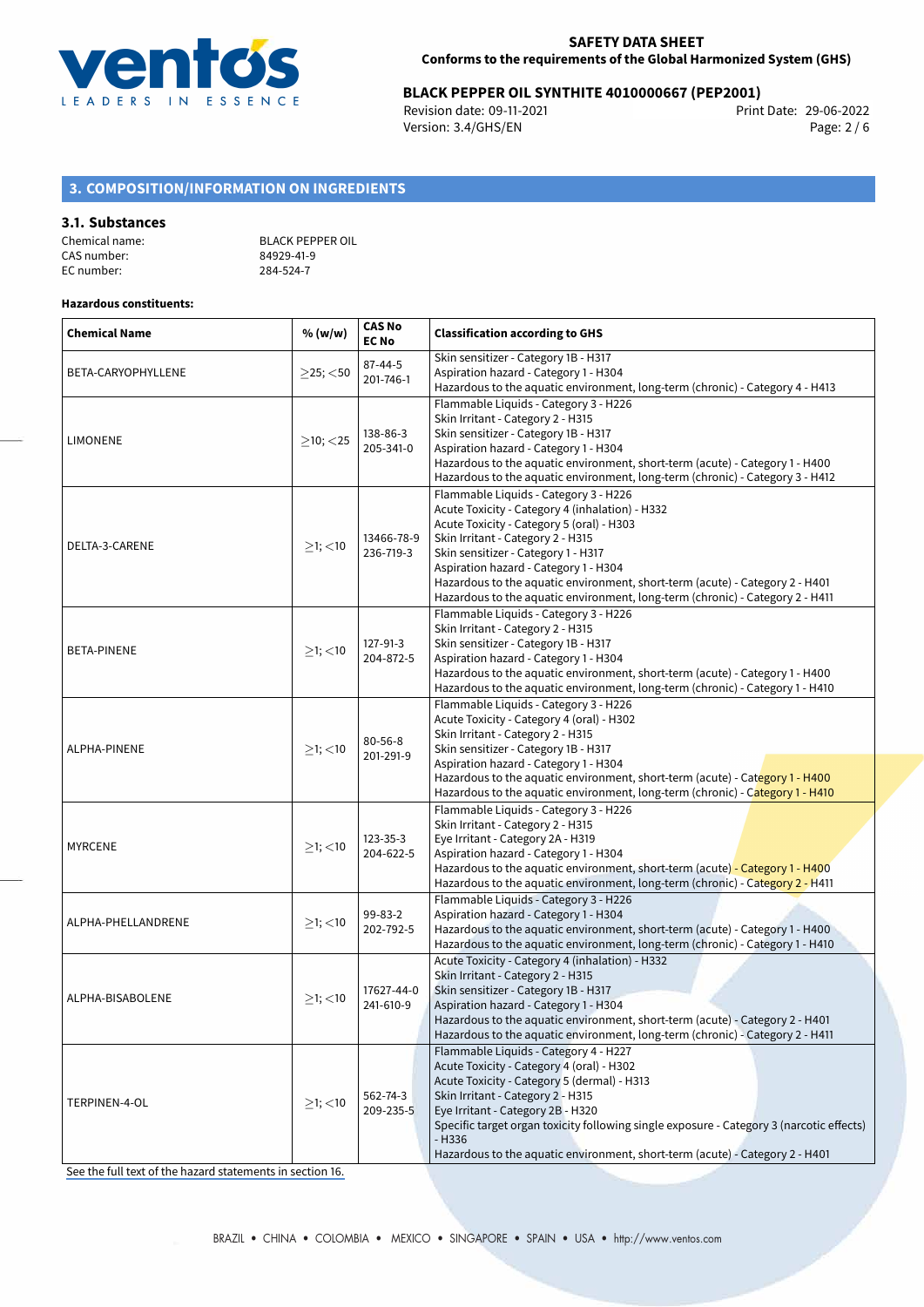

# 29-06-2022 **BLACK PEPPER OIL SYNTHITE 4010000667 (PEP2001)**

Revision date: 09-11-2021 Version: 3.4/GHS/EN Page: 3 / 6

# **3.2. Mixtures**

Not applicable.

# **4. FIRST-AID MEASURES**

## **4.1. Description of necessary first aid measures**

| Ingestion:    | Rinse mouth with water.                                                                                               |
|---------------|-----------------------------------------------------------------------------------------------------------------------|
|               | Obtain medical advice.                                                                                                |
|               | Keep at rest. Do not induce vomiting.                                                                                 |
| Eye contact:  | In case of contact with eyes, rinse immediately with plenty of water for at least 15 minutes and seek medical advice. |
| Inhalation:   | Remove person to fresh air and keep at rest.                                                                          |
|               | Seek immediate medical advice.                                                                                        |
| Skin contact: | Take off immediately all contaminated clothing.                                                                       |
|               | Thoroughly wash affected skin with soap and water.                                                                    |
|               | Seek medical attention if symptoms persist.                                                                           |
|               |                                                                                                                       |

# **4.2. Most important symptoms and effects, both acute and delayed**

No information available.

## **4.3. Indication of any immediate medical attention and special treatment needed**

No information available.

# **5. FIRE-FIGHTING MEASURES**

## **5.1. Extinguishing Media**

Water spray, carbon dioxide, dry chemical powder or appropriate foam. For safety reasons do not use full water jet.

## **5.2. Special hazards arising from the substance or mixture**

Known or Anticipated Hazardous Products of Combustion: Emits toxic fumes under fire conditions.

## **5.3. Advice for firefighters**

High temperatures can lead to high pressures inside closed containers. Avoid inhalation of vapors that are created. Use appropriate respiratory protection. Do not allow spillage of fire to be poured into drains or watercourses. Wear self-contained breathing apparatus and protective clothing.

## **6. ACCIDENTAL RELEASE MEASURES**

### **6.1. Personal precautions, protective equipment and emergency procedures**

Evacuate surronding areas. Ensure adequate ventilation. Keep unnecessary and unprotected personnel from entering. Do not breathe vapor/spray. Avoid contact with skin and eyes. Information regarding personal protective measures: see section 8.

### **6.2. Environmental precautions**

To avoid possible contamination of the environment, do not discharge into any drains, surface waters or groundwaters.

### **6.3. Methods and materials for containment and cleaning up**

Cover with an inert, inorganic, non-combustible absorbent material (e.g. dry-lime, sand, soda ash). Place in covered containers using non-sparking tools and transport outdoors. Avoid open flames or sources of ignition (e.g. pilot lights on gas hot water heater). Ventilate area and wash spill site after material pickup is complete.

### **6.4. Reference to other sections**

Information regarding exposure controls, personal protection and disposal considerations can be found in sections 8 and 13.

# **7. HANDLING AND STORAGE**

## **7.1. Precautions for safe handling**

Do not store or handle this material near food or drinking water. Do not smoke. Avoid contact with the eyes, skin and clothing. Wear protective clothing and use glasses. Observe the rules of safety and hygiene at work. Keep in the original container or an alternative made from a compatible material.

# **7.2. Conditions for safe storage, including any incompatibilities**

Store in tightly closed and preferably full containers in a cool, dry and ventilated area, protected from light. Keep away from sources of ignition (e.g. hot surfaces, sparks, flame and static discharges). Keep away from incompatible materials (see section 10).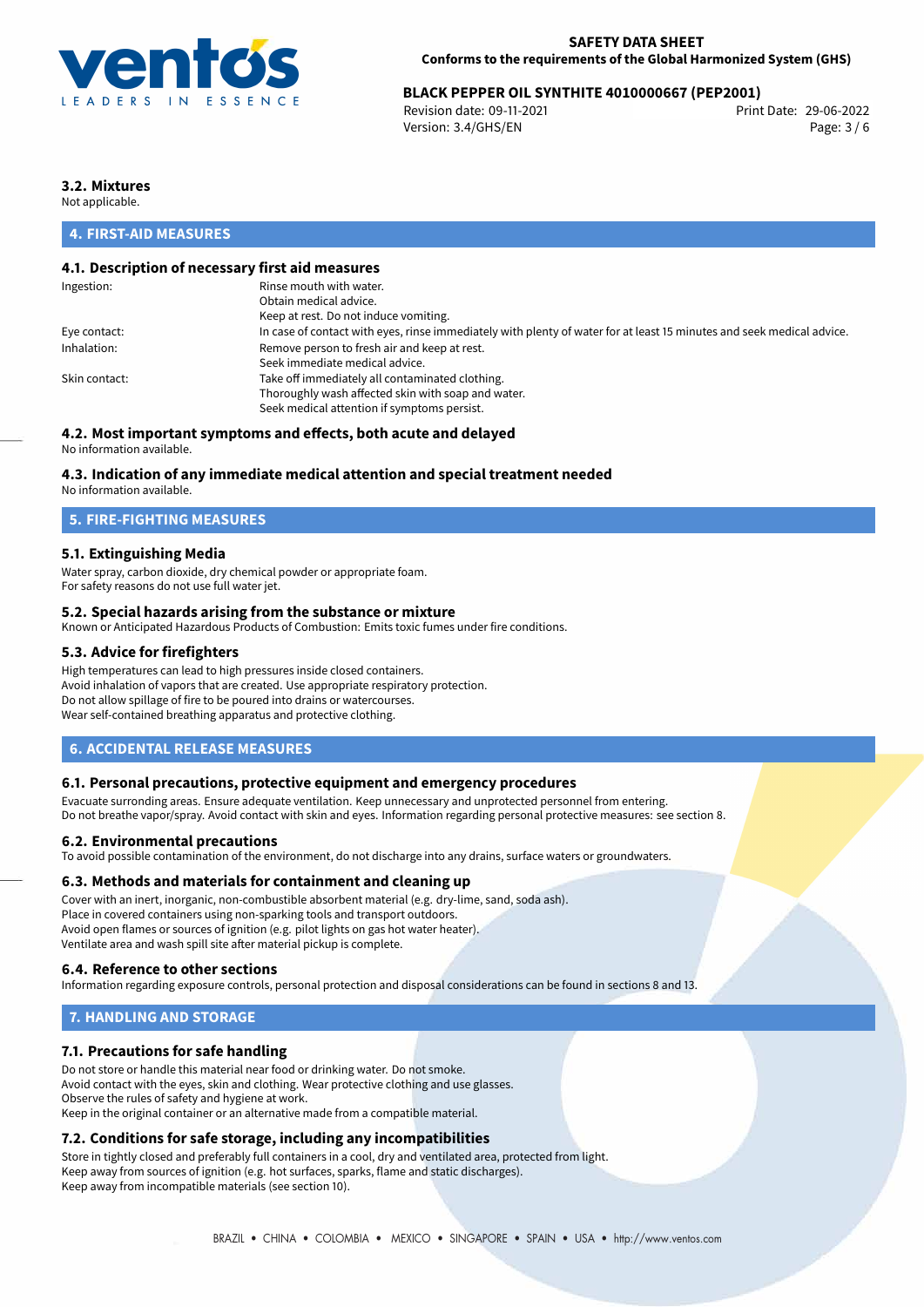

# 29-06-2022 **BLACK PEPPER OIL SYNTHITE 4010000667 (PEP2001)**

Revision date: 09-11-2021 Version: 3.4/GHS/EN Page: 4 / 6

# **7.3. Specific end use(s)**

No information available.

# **8. EXPOSURE CONTROLS AND PERSONAL PROTECTION**

## **8.1. Control parameters**

Components with occupational exposure limits: None known.

## **8.2. Exposure controls**

Measures should be taken to prevent materials from being splashed into the body. Provide adequate ventilation, according to the conditions of use. Use a mechanical exhaust if required.

## **8.3. Individual protection measures, such as personal protective equipment**

| Eye/Face protection:             | Chemical safety goggles are recommended. Wash contaminated goggles before reuse.                                                            |
|----------------------------------|---------------------------------------------------------------------------------------------------------------------------------------------|
| Hand Protection:                 | Chemical-resistant gloves are recommended. Wash contaminated gloves before reuse.                                                           |
| Body protection:                 | Personal protective equipment for the body should be selected based on the task being performed and the risks<br>involved.                  |
| Respiratory Protection:          | In case of insufficient ventilation, use suitable respiratory equipment.                                                                    |
| Environmental exposure controls: | Emissions from ventilation or process equipment should be checked to ensure they comply with environmental<br>protection legislation.       |
|                                  | In some cases, filters or engineering modifications to the process equipment will be necessary to reduce emissions to<br>acceptable levels. |

# **9. PHYSICAL AND CHEMICAL PROPERTIES**

# **9.1. Information on basic physical and chemical properties**

| Appearance:                            | Liquid                      |
|----------------------------------------|-----------------------------|
| Colour:                                | Conforms to standard        |
| Odour:                                 | Conforms to standard        |
| Odour theshold:                        | Not determined              |
| pH:                                    | Not determined              |
| Melting point/freezing point:          | Not determined              |
| Boling point/boiling range (°C):       | >170                        |
| Flash point:                           | 46 $^{\circ}$ C             |
| Evaporation rate:                      | Not determined              |
| Flammability:                          | Not determined              |
| Lower flammability/Explosive limit:    | Not determined              |
| Upper flammability/Explosive limit:    | Not determined              |
| Vapour pressure:                       | Not determined              |
| Vapour Density:                        | Not determined              |
| Density:                               | $0,865-0,88$ g/mL (20°C)    |
| Relative density:                      | $0,865 - 0,88(20^{\circ}C)$ |
| Water solubility:                      | <b>INSOLUBLE IN WATER</b>   |
| Solubility in other solvents:          | SOLUBLE IN ETHANOL          |
| Partition coefficient n-octanol/water: | Not determined              |
| Auto-ignition temperature:             | Not determined              |
| Decomposition temperature:             | Not determined              |
| Viscosity, dynamic:                    | Not determined              |
| Viscosity, kinematic:                  | Not determined              |
| Explosive properties:                  | Not determined              |
| Oxidising properties:                  | <b>NONE EXPECTED</b>        |
|                                        |                             |

# **10. STABILITY AND REACTIVITY**

## **10.1. Reactivity**

No hazardous reactions if stored and handled as prescribed/indicated.

## **10.2. Chemical stability**

The product is stable if stored and handled as prescribed/indicated.

### **10.3. Possibility of hazardous reactions**

No hazardous reactions if stored and handled as prescribed/indicated.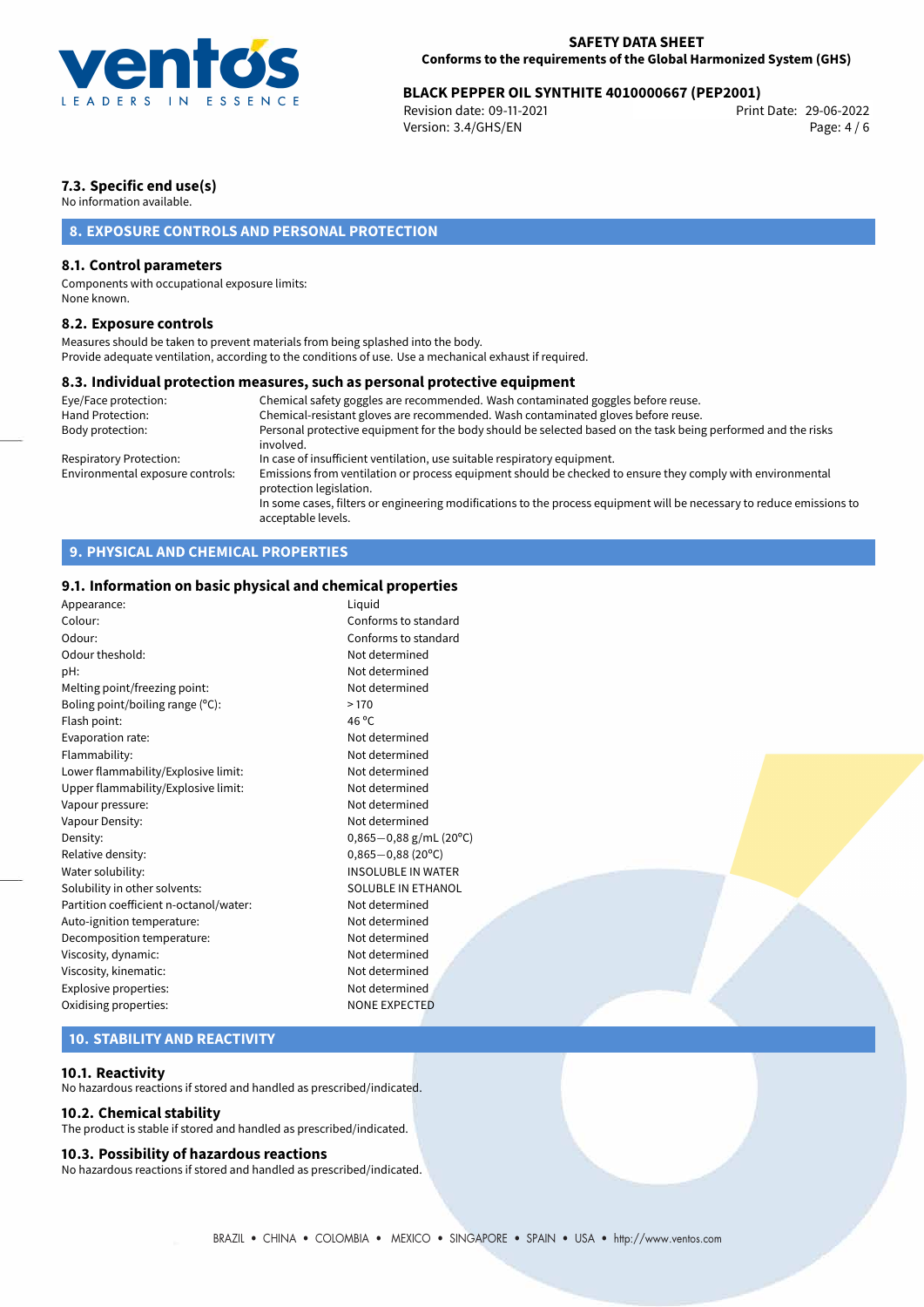

# 29-06-2022 **BLACK PEPPER OIL SYNTHITE 4010000667 (PEP2001)**

Revision date: 09-11-2021 Version: 3.4/GHS/EN Page: 5 / 6

## **10.4. Conditions to Avoid**

Conditions to Avoid: Excessive heat, flame or other ignition sources.

## **10.5. Incompatible materials**

Avoid contact with strong acids and bases and oxidizing agents.

### **10.6. Hazardous decomposition products**

During combustion may form carbon monoxide and unidentified organic compounds.

# **11. TOXICOLOGICAL INFORMATION**

| <b>Acute toxicity</b>             | Based on the data available, the criteria for classification are not met.                                          |  |  |
|-----------------------------------|--------------------------------------------------------------------------------------------------------------------|--|--|
|                                   | Experimental/calculated data:                                                                                      |  |  |
|                                   | $\cdot$ LD50(acute/oral): >5000 mg/kg. (Rat). (OECD 401).                                                          |  |  |
| <b>Skin corrosion/irritation</b>  | Causes skin irritation.                                                                                            |  |  |
|                                   | Experimental/calculated data:                                                                                      |  |  |
|                                   | Skin irritation : Irritant.                                                                                        |  |  |
|                                   | The product has not been tested. The indication has been derived from the properties of its individual components. |  |  |
| Serious eye damage/irritation     | Based on the data available, the criteria for classification are not met.                                          |  |  |
|                                   | Experimental/calculated data:                                                                                      |  |  |
|                                   | Eye irritation : Non-irritant. (OECD 492).                                                                         |  |  |
| Respiratory or skin sensitisation | May cause an allergic skin reaction.                                                                               |  |  |
|                                   | Experimental/calculated data:                                                                                      |  |  |
|                                   | Skin sensitization : Sensitizing.                                                                                  |  |  |
|                                   | The product has not been tested. The indication has been derived from the properties of its individual components. |  |  |
| <b>Germ cell mutagenicity</b>     | Based on the data available, the criteria for classification are not met.                                          |  |  |
|                                   | Experimental/calculated data:                                                                                      |  |  |
|                                   | Ames: Negative. (OECD 471).                                                                                        |  |  |
| Carcinogenicity                   | Based on the data available, the criteria for classification are not met.                                          |  |  |
| <b>Reproductive toxicity</b>      | Based on the data available, the criteria for classification are not met.                                          |  |  |
| <b>STOT-single exposure</b>       | Based on the data available, the criteria for classification are not met.                                          |  |  |
| <b>STOT-repeated exposure</b>     | Based on the data available, the criteria for classification are not met.                                          |  |  |
| <b>Aspiration hazard</b>          | May be fatal if swallowed and enters airways.                                                                      |  |  |
|                                   |                                                                                                                    |  |  |

# **12. ECOLOGICAL INFORMATION**

## **12.1. Toxicity**

#### **Assessment:**

Toxic to aquatic life with long lasting effects. **Experimental/calculated data:**

· Toxicity for aquatic invertebrates: EC50 (48h) : 7,9 mg/L. (QSAR). · Toxicity for algae: ErC50 (72h) : 9,6 mg/L. (QSAR).

### **12.2. Degradability**

Biodegradation : Not readily biodegradable. (OECD 301F).

## **12.3. Bioaccumulative potential**

log Kow : 5,3. (QSAR).

# **12.4. Soil mobility**

No information available.

# **12.5. Other adverse effects**

See also sections 6, 7, 13 and 15 Do not allow to get into waste water or waterways.

# **13. DISPOSAL CONSIDERATIONS**

## **13.1. Waste treatment methods**

Dispose of in accordance with national and local environmental regulations.